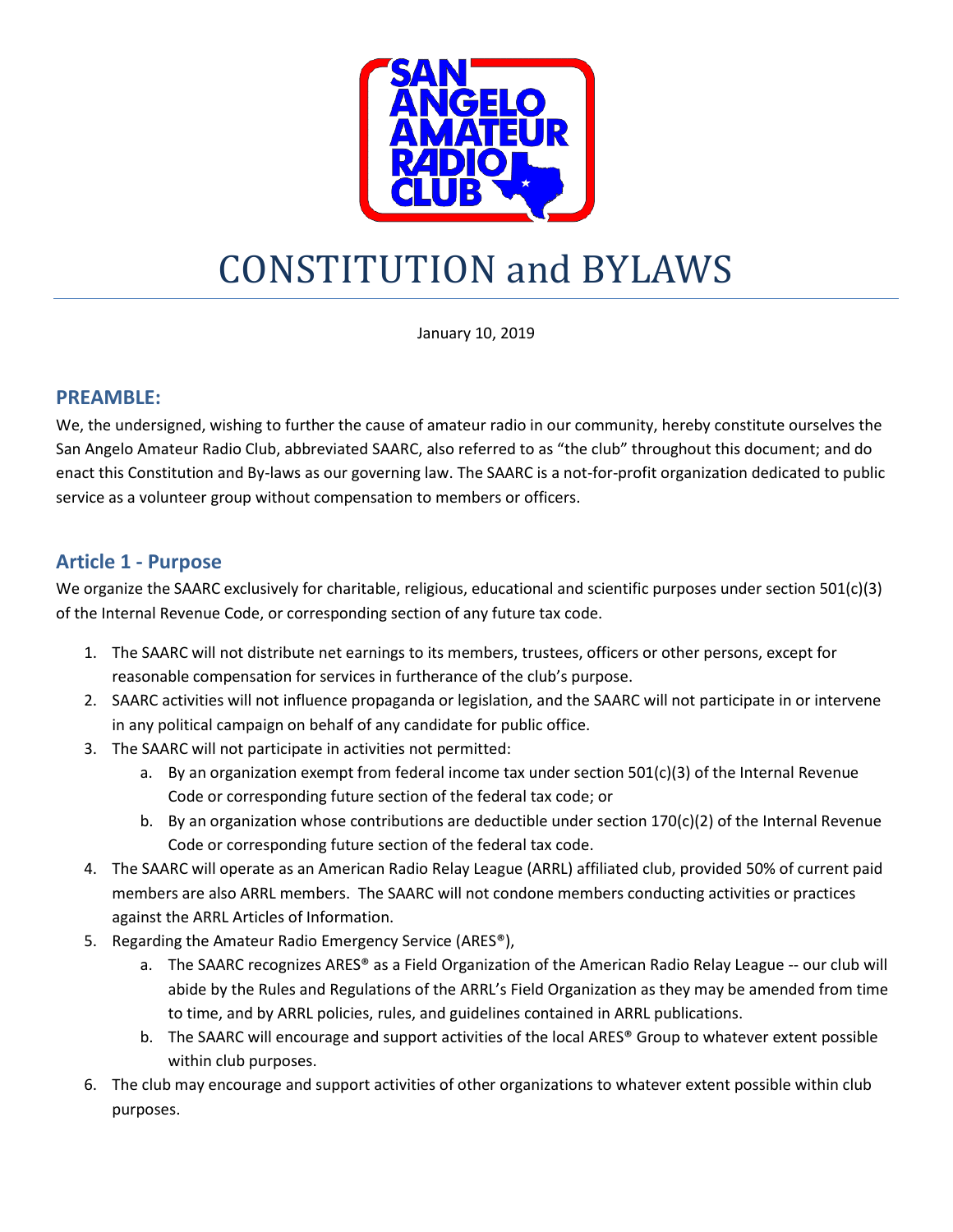# **Article 2 – Membership Categories**

- 1. Any person, without regard to race, creed, gender, age, or physical impairment, interested in Amateur Radio is eligible for SAARC membership. The SAARC will provide membership terms by application and election in accordance with this Constitution and By-laws.
- 2. The SAARC membership shall consist of regular members, associate members, and lifetime members.
	- a. Regular members must hold a valid Amateur Radio operator's license and shall enjoy voting privileges in all SAARC general business.
	- b. Associate members do not hold valid Amateur Radio operator's licenses and shall not enjoy voting privileges.
	- c. Lifetime members are regular members who demonstrate an intense desire to contribute to the club or community. Club membership will select criteria for this category, considering the individual's contributions and membership longevity. Lifetime members shall enjoy the same privileges as regular members, but do not pay dues.

## **Article 3 – Elected Officers**

- 1. Club Officers and Executive Team:
	- a. Club elected officers shall be President, Vice President and Secretary-Treasurer.
	- b. Elected officers will request volunteers and appoint members-at-large to serve in other positions necessary for club operations.
	- c. Elected officers can combine duties and titles of members-at-large positions as needed.
	- d. Elected officers can appoint members-at-large on an as-needed basis.
	- e. The executive team consists of the three primary elected officers and appointed members-at-large.
- 2. Club Officer Membership

All elected officers and appointed members-at-large shall be regular members not in arrears or lifetime club members at time of election or appointment.

- 3. Elections
	- a. Members will select a nominating team for elected club officers no later than the regular October club meeting.
		- 1. If there are no volunteers for nominating team, the current elected officers will take over nomination and election duties.
		- 2. Nominating team will contact current officers to determine if they wish to continue in office.
		- 3. Nominating team will solicit nominees to fill any vacant or challenged positions, and prepare a ballot for the regular November club meeting.
		- 4. Nominating team can meet outside of regular club meetings if needed.
	- b. Elections will be by simple majority ballot of members present at the regular November club meeting.
		- 1. Nominating team will present the final ballot and allow for any write-in candidates.
		- 2. Nominating team will tally votes and announce the new slate of officers.
	- c. For the December "eatin' meetin'"
		- 1. Outgoing officers will preside over the meeting, with a minimum amount of business discussed.
		- 2. Incoming officers can present goals for the New Year.
		- 3. Outgoing officers will transfer club documents to incoming officers during the December meeting or prior to January  $1<sup>st</sup>$ .
- 4. Terms of Office:

Elected officers will assume duties on January  $1<sup>st</sup>$  each year. The term will expire on December 31 $<sup>st</sup>$ .</sup>

5. Vacancies between Elections: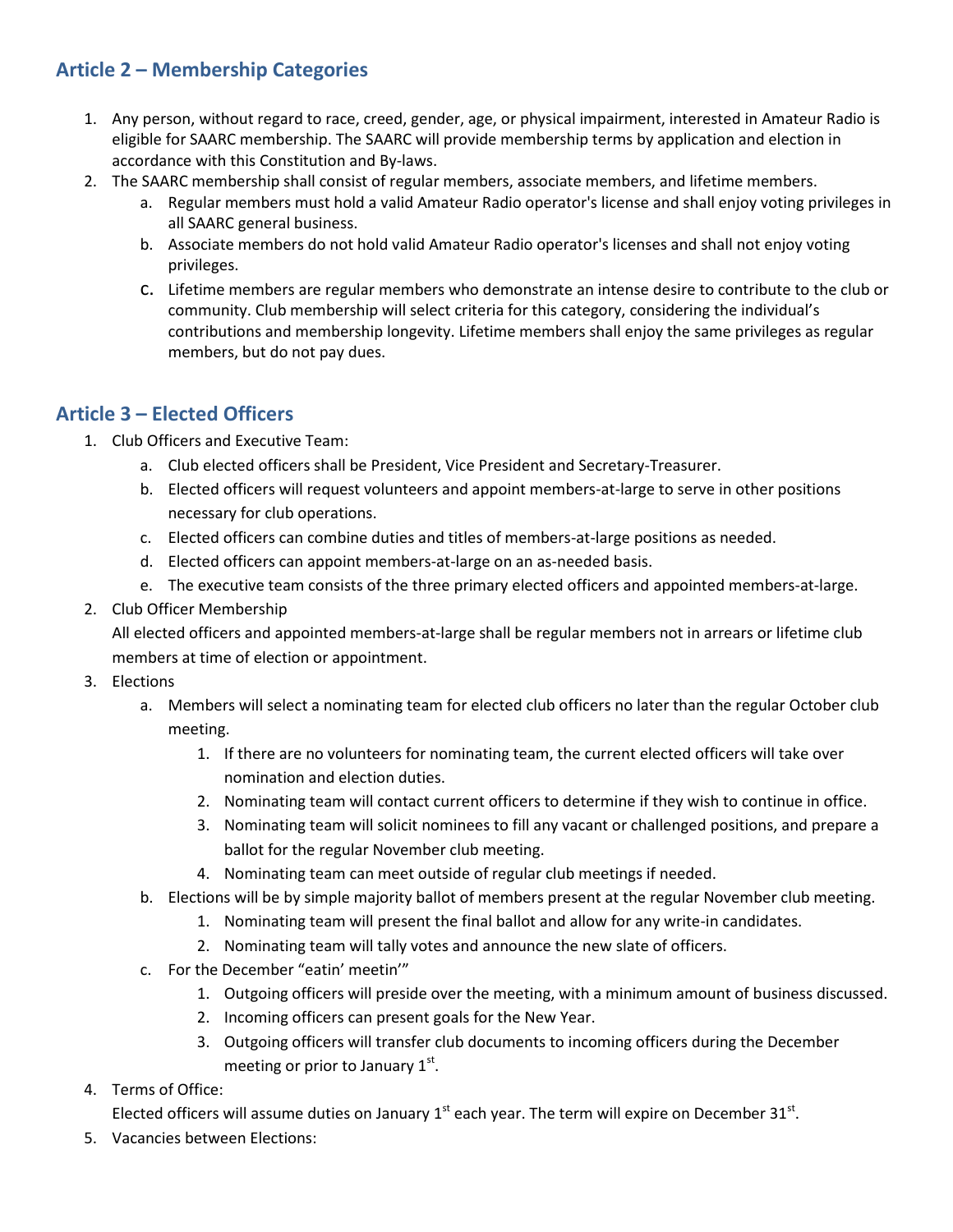- a. Vacancies occurring between elections shall be filled according to the following order of succession until the club takes a special vote:
	- 1. President gets vacated; vice-president (VP) automatically takes over, performing both president and VP duties.
	- 2. Vice-president (VP) gets vacated; president performs both president and VP duties.
	- 3. Secretary/Treasurer gets vacated; executive team decides one of the following:
		- 1. VP takes secretary/treasurer duties, with president taking both president and VP duties.
		- 2. President takes secretary/treasurer duties, with VP taking both president and VP duties.
- b. Any other situation, such as 2 of the 3 elected officers vacated simultaneously, requires a new election.
- c. Club membership can vote to allow a vacancy to continue with provisions above until annual club elections.
- 6. Members-at-Large vacancies:

Elected officers will make every effort to fill members-at-large positions quickly. However, these positions may remain vacant with elected officers assuming responsibility for the duties.

7. Removal from Office:

Club membership may remove officers and members-at-large for cause upon a motion of two-thirds majority vote of members present at a regular or called meeting, provided all members have been notified 2 weeks in advance by mail and email.

# **Article 4 – Duties of Officers**

- 1. General:
	- a. SAARC will not pay officers salary or compensation.
	- b. Individuals cannot obligate club expenses except routine operating expenses (i.e. electric, water, insurance, property lease, etc.) without prior approval of membership by majority vote at regular club meetings.
	- c. The Executive Team will have authority to make purchases of up to \$250 to further club business. Amounts of \$250 or more must be brought before the membership at a regular or called meeting for a simple majority vote.
- 2. President:
	- a. Presides at all meetings of the SAARC and executive team and conducts meetings according to the rules adopted.
	- b. Enforces observance of this Constitution and Bylaws and decides all questions of order
	- c. Signs all official documents adopted by the SAARC
	- d. Performs customary duties of the office.
	- e. Appoints members-at-large necessary to accomplish the goals of the SAARC as set forth in this Constitution and Bylaws.
- 3. Vice-President:
	- a. Acts as president in all absences of the president.
	- b. Arranges regular meeting programs of the SAARC.
	- c. Serves as backup and assistant to Members-at-Large
- 4. Secretary/Treasurer: This is currently a combined position, but membership may decide to split this position depending on club needs.
	- a. Secretary:
		- 1. Keeps a record of the proceedings of all business meetings and make them available for inspection by the SAARC membership.
		- 2. Ensures emails exchanged between Executive Team members for club business becomes a part of the club's permanent record.
		- 3. Maintains a membership roll and accepts membership applications.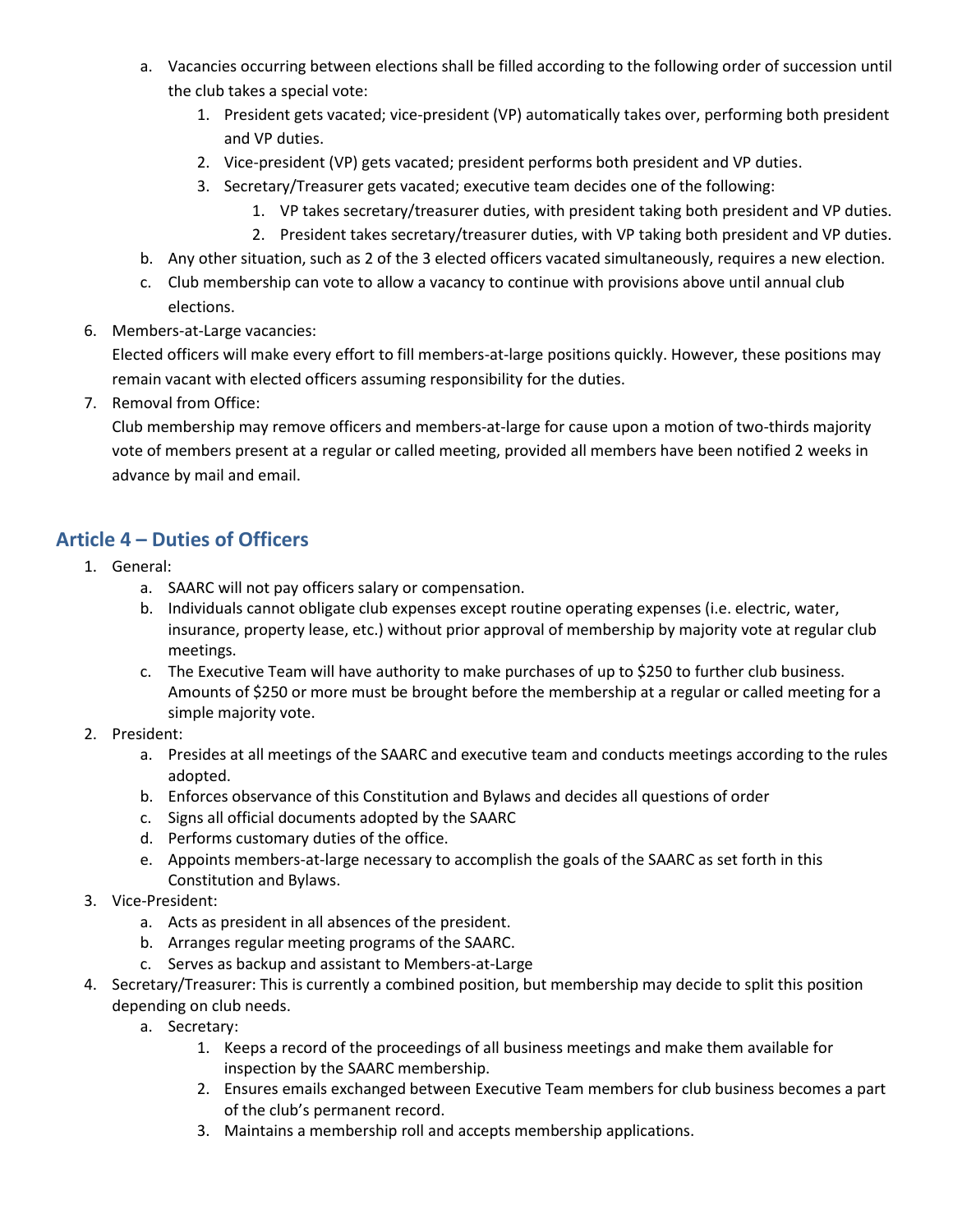- 4. Prepares club correspondence, reads communications at each meeting, and notifies members of regular and special called meetings.
- 5. Ensures publication of SAARC newsletter, *The Kilo-What*.
- 6. Maintains physical inventory of club property.
- b. Treasurer:
	- 1. Receives all funds payable to SAARC.
	- 2. Keeps an accurate account of all funds received and expended, including maintenance of a chart of accounts.
	- 3. Maintains bank accounts for the club.
	- 4. Pays regular bills and special bills when properly authorized by the SAARC or its officers.
	- 5. Submits an itemized statement of receipts and disbursements at each Executive Team meeting and on request of any club member.
	- 6. Publishes a schedule of club dues.
	- 7. The outgoing treasurer, at the expiration of term or upon vacated the position, will turn over to the incoming treasurer everything in possession belonging to the SAARC.
- 5. Members-at-Large:
	- a. These are current and ongoing appointed positions for the club.
	- b. The executive team can expand or reduce this list based on club needs.
	- c. Currently, these positions include: Activities Manager, Emergency Coordinator, Grounds Chairman, Repeater Trustee and Coordinator, Newsletter Editor, Website Editor, Public Information Officer.
- 6. Further details about club officer positions and duties are in the SAARC Standard Operating Procedures.

## **Article 5 – Meetings**

- 1. Regular Meetings
	- a. The club will hold monthly meetings at a time and place decided by a majority vote of the members present at a regular or called meeting.
	- b. The club will focus on training and hands-on activities during regular club meetings. The Executive Team will conduct only those business items requiring a membership vote and make brief announcements.
	- c. Notification will be through mail, email, social media, and 2 meter net announcements.
- 2. Executive Team Meetings
	- a. The executive team will call meetings separate from regular club meetings.
	- b. Executive team meetings will be open to all club members.
	- c. The executive team may also exchange emails to conduct club business.
- 3. Proceedings during business meetings
	- a. The executive team conducts all meetings informally.
	- b. The club will observe procedures in "Robert's Rules of Order" ([www.robertsrules.org\)](http://www.robertsrules.org/) when taking votes on policies and monetary expenditures.

# **Article 6 – Dues**

- 1. Payment:
	- a. The SAARC, by two-thirds majority vote of members present at a regular or called meeting, may levy dues from members necessary for operation.
	- b. The club can reinstate membership provided the individual pays all dues in arrears.
- 2. Reduced Rate:
	- a. Handicapped individuals, by reason of their infirmity, who have reduced income, may be granted a reduced rate in dues.
	- b. The board will make this decision case-by-case and announce to membership at a regular club meeting.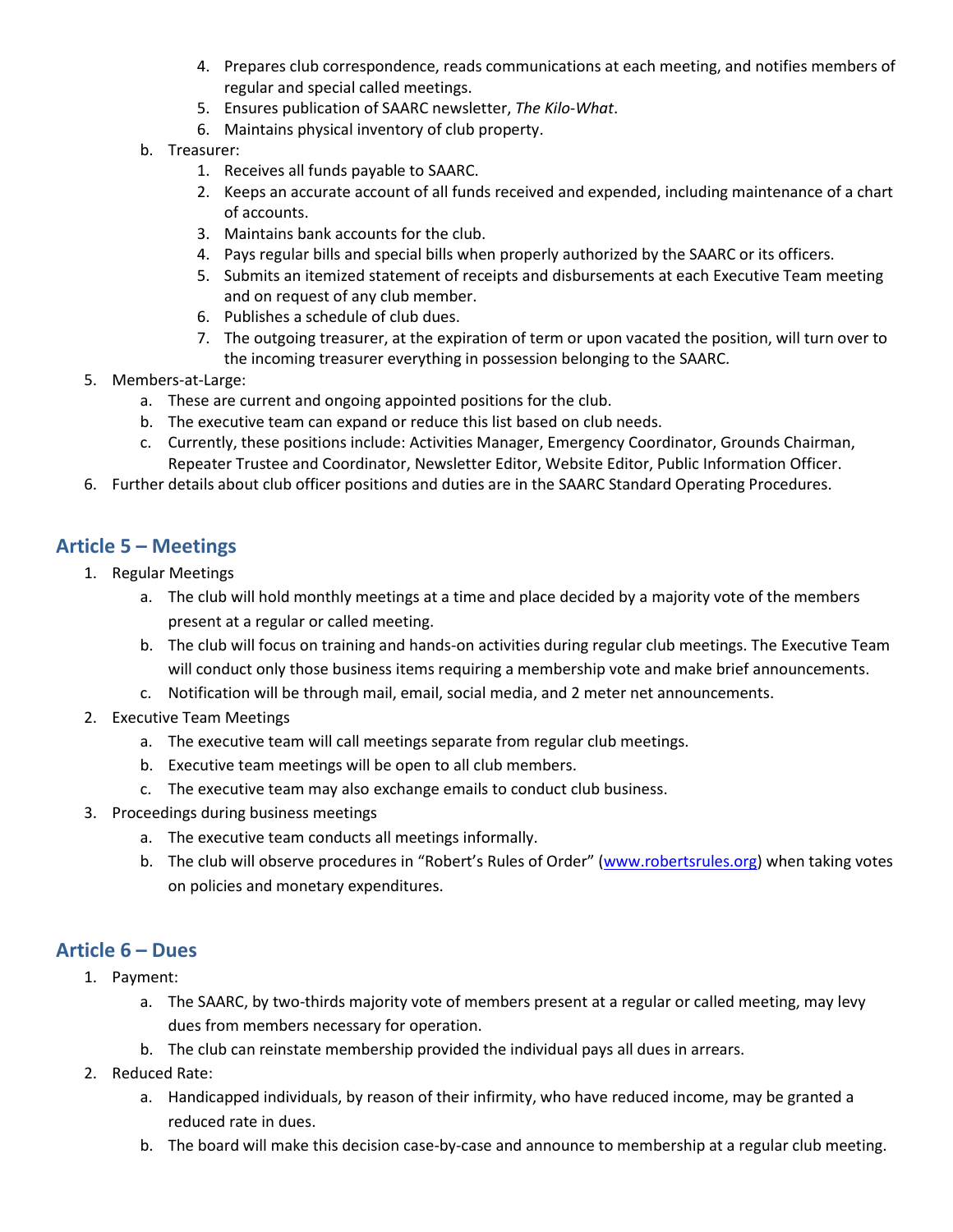- c. Members paying a reduced rate will have full privileges.
- 3. Lifetime Membership
	- a. The executive team may nominate a person to Lifetime Membership for outstanding service to the SAARC or the community, no matter where the nominee may reside.
	- b. The final decision shall be made by a two-thirds majority vote of SAARC membership.
- 4. Schedule of Dues
	- a. Members will pay dues on an annual basis, payable in January or on a member's individual anniversary of membership.
	- b. The treasurer will publish a schedule of dues in the SAARC newsletter, *The Kilo-What*, or by email to all members.
	- c. New amateur operators, who join the club within the first year of getting a license, shall enjoy full member privileges without payment of dues for their first year of club membership.

#### **Article 7 – Member Assistance**

The SAARC will:

- 1. Take steps to minimize interference in operations between member stations.
- 2. Form plans for disposition of cases of interference to other radio services (when reported) caused by any amateur station within the club's responsibility.
- 3. Provide technical assistance and advice to members concerning equipment design and operation.
- 4. Assist in frequency observance, pure emissions, and uniform operating practices of member stations.
- 5. Foster a program to guide public relations in channels favorable to the amateur radio community.

## **Article 8 – Removal of Members**

SAARC membership may remove individuals from membership for the following causes by two-thirds majority vote at a regular or special called meeting, except as noted.

- 1. FCC Violations:
	- a. Any member whose Federal Communications Commission-issued Amateur Radio license is suspended or revoked with cause or who is assessed a fine or other penalty by the FCC shall be automatically removed from membership in the SAARC.
	- b. Any member who operates his/her station in violation of Part 97 of the FCC Rules and Regulations, and who does not cease and desist from the aforementioned violations.
- 2. Adverse Publicity: Any member who causes intentional adverse publicity to Amateur Radio or the SAARC. Some examples of adverse publicity include:
	- a. negative comments posted on social media sites, newspapers, broadcast outlets or distributed through email
	- b. negative comments transmitted on radio frequencies and heard by club members
- 3. Dues in Arrears: The club will remove voting privileges for any member whose annual dues are not paid by the regular club meeting in March. The club will reinstate privileges upon full payment of dues.
- 4. Accusations:
	- a. Any member desiring to bring charges against a fellow member shall appear before the Executive Team and present the facts.
	- b. The Executive Team shall investigate and rule on the case.
	- c. The decision of the Executive Team will be final.
	- d. All records of arbitration shall be sealed, except for the resolution or decision of the Executive Team.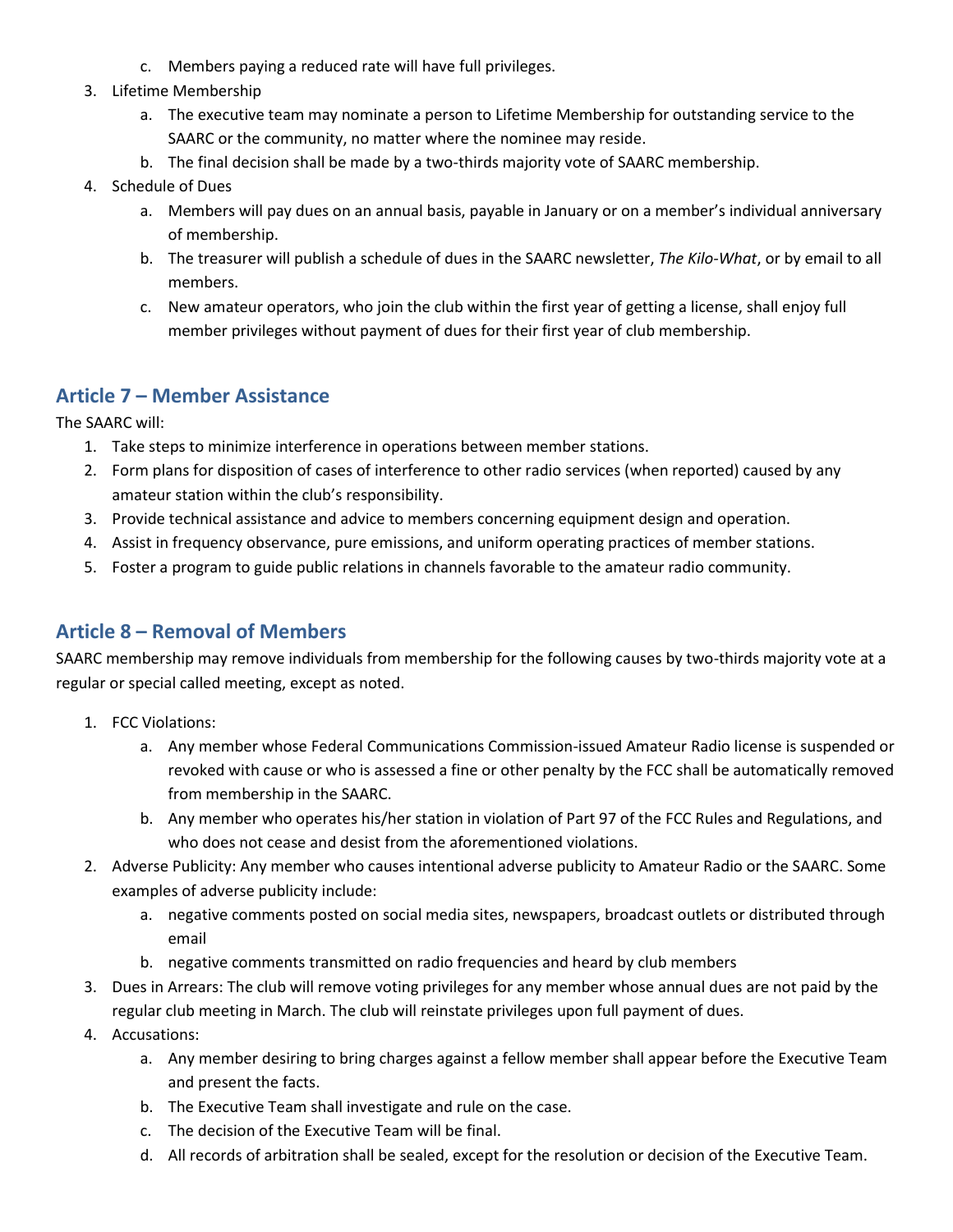# **Article 9 – Amendments to Constitution and By-laws**

Membership may amend or change this Constitution and By-laws by a two-thirds majority vote of members present at a regular or called meeting.

- 1. Notification of changes will include space for member comments and revisions.
- 2. Executive Team will provide members at least 28 days notification through mail, email, online social media and the weekly 2 meter net.
- 3. Executive Team may collect ballots through written and/or online surveys.
- 4. Ballots, whether written or online will include space for member's name and call sign to confirm membership.

#### **Article 10 – SAARC Property**

- 1. Any item purchased with SAARC funds becomes the sole property of the SAARC.
- 2. Any items donated to the SAARC become sole property of the SAARC.
- 3. The club Secretary will maintain an inventory of SAARC property.

## **Article 11 - Dissolution**

Upon dissolution of the SAARC, the club will perform one or more of the following:

- 1. Distribute assets for one or more exempt purposes under section 501(c)(3) if the Internal Revenue Code or corresponding section of future tax codes.
- 2. Distribute assets to the federal, state or local government for a public purpose.
- 3. Allow the Court of Common Pleas within the county to dispose assets to organizations operated for such purposes.

## **Article 12 - Financial**

This is a general overview of club finances. More detailed information is in the Standard Operating Procedures.

- 1. All club financial transactions will pass through a single checking account.
	- a. The Executive Team may approve purchases up to \$250. Purchases over \$250 require a majority vote of members at a regular club meeting.
	- b. Purchases over \$250 require 2 officer signatures.
- 2. The club may open a single savings account and/or Certificate of Deposit (CD) accounts.
	- a. Members may decide on a majority vote to close or open the savings or CD account(s).
	- b. All transactions for these accounts must be transfers into or out of the primary checking account.
	- c. The club requires at least 2 club officers' signatures to transfer moneys between accounts.
- 3. Signature cards
	- a. At least 3 club officers will be on all bank signature cards at all times.
	- b. Signatures will be updated when there is a change in officers.
	- c. No more than one member from the same family (cohabitants).
- 4. Chart of accounts
	- a. The treasurer will maintain a chart of income and expense account categories for budget purposes.
	- b. The Executive Team will decide on categories to include according to club needs.
- 5. Reimbursements
	- a. The club will avoid, when possible, reimbursing individual members, and will conduct transactions through the primary checking account.